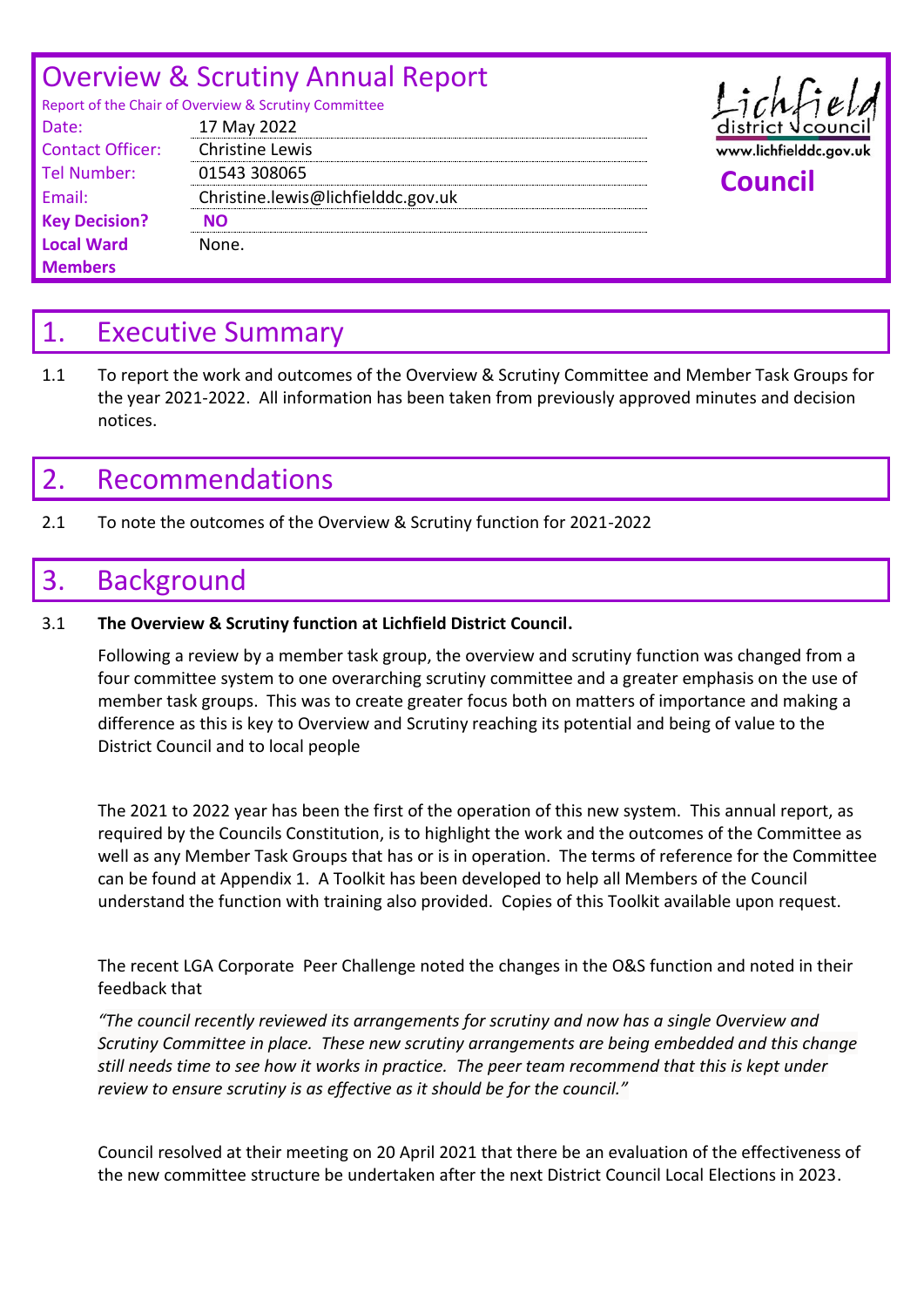#### 3.2 **ITEMS COVERED BY THE FULL COMMITTEE AND OUTCOME**

#### **Scheme of Delegation**

At its first meeting in July 2021, the Committee received a draft of a revised Scheme of Delegation and views were given. It was requested that definitions be highlighted if required for example what significant objections actually means when dealing with Planning applications. .It was noted that guidance around Planning decision making was being updated where this may be more appropriate.

*Outcome - The Scheme of Delegation was amended and published.*

#### **Medium Term Financial Strategy (MTFS)**

The Committee has received reports on the MTFS at its September 2021, November 2021 and January 2022 meetings.

The Committee has continuously reviewed the Strategy and given Cabinet views notably on the following areas. The outcome of these individual views are reported below each bullet point

- The level of general reserves there was compared to what was required as it was higher. *Outcome - This was noted by Cabinet and debated at their meeting. Reported that it was to be prepared for the outcome of the funding reform and the uncertainty it could present to the Council.*
- That it was right to keep Shopmobility and Burntwood public conveniences remained in the budget.

*Outcome - These items have remained in the Strategy agreed.*

- It was requested that wording be added to the Corporate Fees and Charges Policy to make clear that it related to revenue or net income or costs and on what basis costs were being done as it could give a different as to whether something was profitable. Similar with the Cost Recovery Pricing Policy and again requested wording be reviewed and made clearer. It was also asked that the costs of applying discounts be made clear. *Outcome - The Strategy was amended to show full cost recovery in line with the legislative framework as well as terms have been updated to income and surplus.*
- That a rise in Council Tax should not be considered when the Council has a high level of reserves and residents have been affected financially by Covid. It was noted that there needed to be middle ground and resident needs would be considered however increasing costs to deliver services would be also. *Outcome - This was considered and debated at Full Council. Cabinet view was that a freeze had been considered however in a time of uncertainty did not think this would be the best decision*
- That hybrid meeting continuation and enhancement be supported, as budgeted for, if legislation was passed to allow it. *Outcome - This budget has remained in the MTFS*
- That changes to Car Parking proposals be deferred to allow night time economic recovery due to Covid and Omicron. *Outcome - There has been a deferral in proposals*
- That when looking ahead to the 25 projections on both revenue and capital, there is no mention of any funding set aside for either the Burntwood Town Deal or the emerging Staffordshire County Deal. *Outcome - Noted there wasn't anything firm that could be added at this stage.*
- That ways of engaging for the Budget Consultation should be explored. *Outcome - It was reported that this was already being undertaken including the use of third party platform.*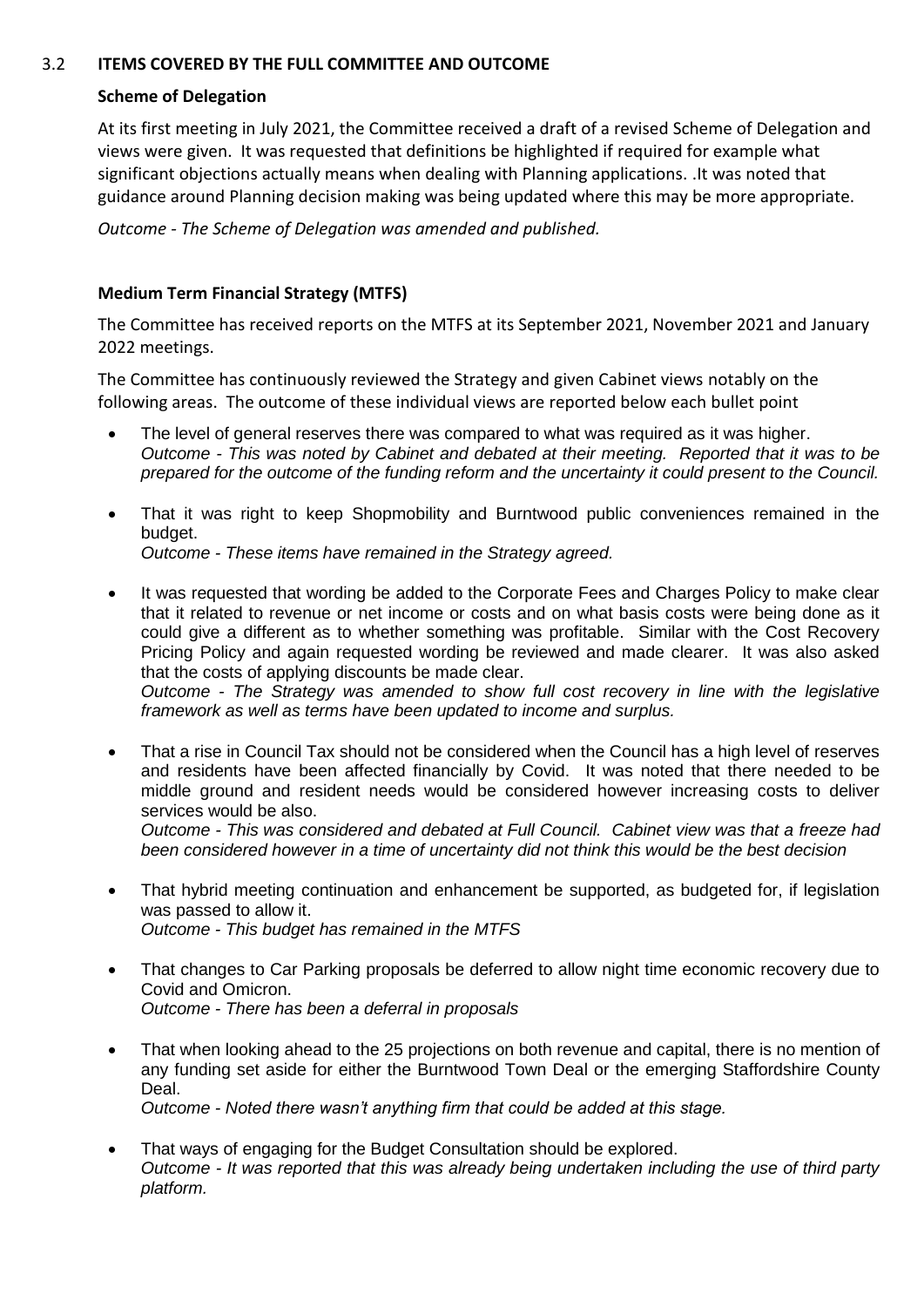## **A Better Council**

The Committee received a presentation on the Be A Better Council (BABC) programme including the associated Themes and intended outcomes. There were views given on the need for be some milestones or gateways to be included to aid success measuring. Members felt that data gathering and data use to inform the delivery of services was key and requested that proposals on how this would be done be brought forward to the Committee.

*Outcome – That further information on data use will be considered further as well as briefing papers giving updates provided.*

## **Community Infrastructure Levy (CIL) Strategic Allocation Funds Assessment**

At their January 2022 meeting, the Committee were asked to give views on whether the current guidance and criteria used by the Strategic Infrastructure Group (SIG) when determining applications should be amended especially as there had been a significant oversubscription against accrued monies available on the most recent bidding round. The Committee gave the following views

- That retrospective applications should be excluded as the projects have been delivered. It was suggested that an exceptional circumstance option be considered.
- That areas that do not have a neighbourhood plan should still be considered. It was noted that there could be instances that schemes are not in neighbourhood plans as they are referred to in other areas like the district wide Local Plan and therefore should still be deemed valid. It was also noted that those areas with neighbourhood plans already benefited from up to 25% of CIL regardless.
- That projects should be "shovel ready" to ensure delivery and not sit in abeyance whilst other funding was being sourced. However it was noted that there could be instances that securing CIL could open up other funding opportunities making schemes more viable. A "in exceptional circumstances" option could be considered. It was highlighted that the four external bids were not "shovel ready" and that may be due to their smaller organisational nature. It was felt that it should not become a situation where monies are only spent in-house/other authorities.
- That the proposed projects recommended to be allocated CIL be accepted as agreeable by the Committee.
- That any remaining unallocated monies be retained for future bids.
- That areas that are not putting applications in, be encouraged to do so.

*Outcome – The criteria was amended to include the above views.*

## **Disabled Grants Facilities**

At their January 2022 meeting, the Committee considered delivery options for Disabled Grants Facilities. This item was held in private as it included confidential information.

*Outcome – The decision made by Cabinet were in line with the views given by the Committee.*

## **Corporate Peer Challenge - Update**

The Committee received a verbal report on outcomes of the Corporate Peer Challenge and resulting Action Plan. An update on what areas of the Action Plan had already been achieved was also received. Views were given that included that a report should come back to Overview & Scrutiny at the end of May to consider what actions had not been achieved and why. This would also coincide with the review date set with the Peer Challenge Group along with interim progress briefing papers

*Outcome – that an update report be on the next Work Programme for its first meeting after the review of the Peer Challenge Group*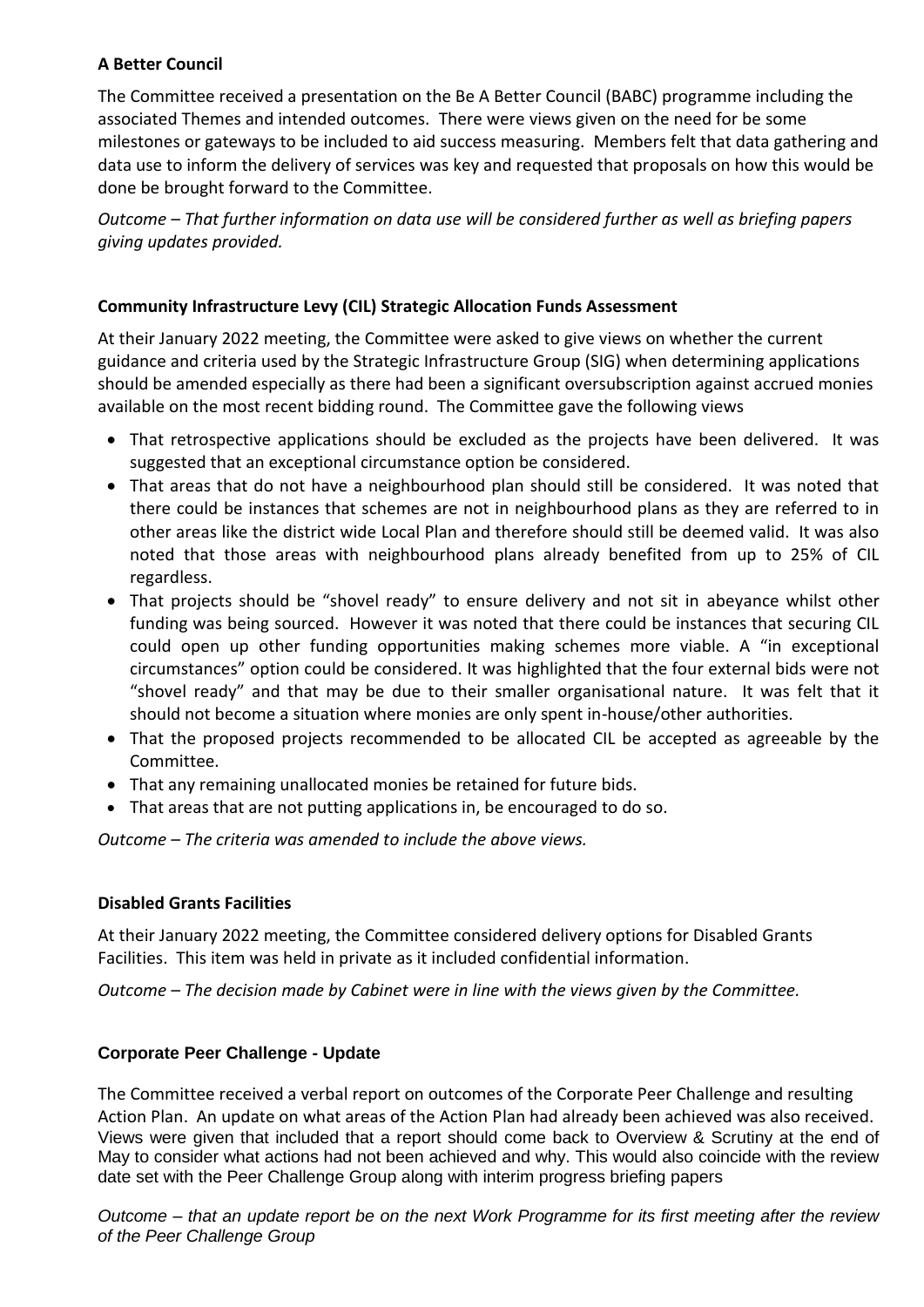#### **Health Matters**

The Chair is also a co-opted Member of Staffordshire Council Council's Health and Care Overview & Scrutiny Committee. The responsibility for the scrutiny of health matters lies with the County Council however there is a mechanism through these co-optees to raise local issues.

Over the year, the Chair has received the following comments that have been passed to SCC.

- The lack of public transport to Derby hospital especially to attend appointments
- Issues being experienced around where Covid-19 booster jabs were available. It was noted that appointments booked via GPs were offered at the Samuel Johnson hospital however those booked without GP referral eg via online, were sent outside of the district including Tamworth and Norton Canes and this was very difficult for some residents. The Cabinet Member for Community Engagement requested details of these instances so he could raise the issue directly
- Concerns that there were difficulties getting the second dose jab for the Moderna vaccine.
- Ambulance long waiting times as Members had been contacted regarding these and it was asked to have it raised where they were positioned when waiting for calls.

#### 3.3 **CALL IN**

The Committee can exercise the right to call in, for reconsideration, key decisions made but not yet implemented by the Cabinet. The full Call In process can be found in the Council's Constitution.

*There have been no Call In requests made in the year 2021-2022*

#### 3.4 **MEMBER TASK GROUPS**

There have been six Member Task Groups in operation throughout the 2021-2022 year. The below give further detail on each.

#### **New Leisure Centre**

Chaired by Cllr Baker, this Task Group was created in April 2020 but due to the nature of the project is still meeting. They have met twice in the 2021-2022 year. The outcomes of their work has included the review of all responses received on the S122 Consultation. A review of all possible sites and the recommendation to Cabinet of appropriation of the Stychbrook Park. A continuous review of possible funding opportunities as well as general oversight of the project.

## **Lichfield City Masterplan**

Chaired by Cllr Ball, this Task Group was created in May 2021 and has met a total of six times so far. The outcomes of this group to date is to consider the Car Parking Strategy, Public Realm Strategy and BRS Delivery Strategy which have all subsequently been approved by Cabinet.

## **Climate Emergency**

Chaired by Cllr Norman this group has met twice so far. The group has agreed the scope of their work and invited and heard from external parties as witnesses. They have reviewed the current Organisational Carbon Reduction Plan and investigated other Authorities Action Plans and associated webpages resulting in feedback to Officers. There will be future meetings where the Cabinet Member will be invited.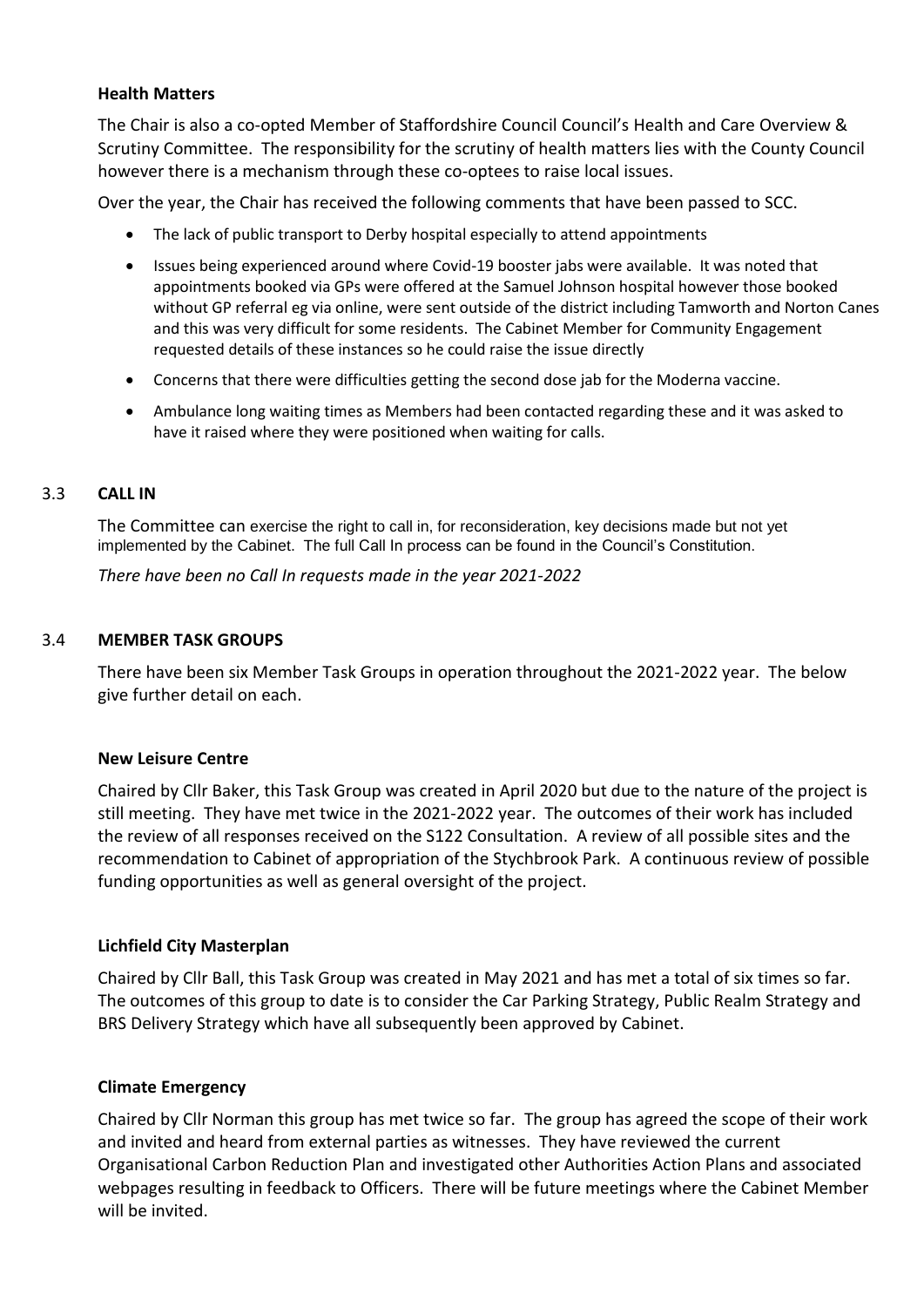### **Dual Waste Recycling**

Chaired by Cllr Matthews, this group to date has met once to consider the communication strategy planned for the roll out of the dual recycling system. They reviewed leaflets and the utilisation of social media and were largely supportive of the plan but reserved the right for a follow up meeting if deemed necessary.

### **Councillor Community Fund**

Membership of this task group has now been established and the first meeting was scheduled for the 11<sup>th</sup> May. It had been requested that the group consider the processes and any risks of the current scheme.

#### **Local Council Tax Support Scheme**

Requested by the Cabinet Member to review scheme and consider options to ensure the maximum help can be provided to local residents. Membership has now been established and a date for the first meeting is currently being sought.

| <b>Alternative Options</b>                                      | Overview & Scrutiny is required to hold the Executive to account and can help shape<br>policy, contribute towards the continuous improvement of Council services and<br>review or investigate matters of particular concern either within the District Council<br>or within the Community. The Council could choose to govern in a different manner<br>from the current executive arrangements. |
|-----------------------------------------------------------------|-------------------------------------------------------------------------------------------------------------------------------------------------------------------------------------------------------------------------------------------------------------------------------------------------------------------------------------------------------------------------------------------------|
| Consultation                                                    | None                                                                                                                                                                                                                                                                                                                                                                                            |
| Financial<br>Implications                                       | None arising from this report.                                                                                                                                                                                                                                                                                                                                                                  |
| Contribution to the<br>Delivery of the<br><b>Strategic Plan</b> | The Scrutiny function reviews and helps progress the delivery of the Strategic Plan<br>through feeding views into matter pre-decision.                                                                                                                                                                                                                                                          |
| Equality, Diversity<br>and Human Rights<br>Implications         | The Committee consider these matters when deliberating reports and items                                                                                                                                                                                                                                                                                                                        |
| Crime & Safety<br><b>Issues</b>                                 | 1. Insert whether the recommendation(s) will impact (positively or negatively)<br>on our duty to prevent crime and disorder within the District (Section 17 of<br>the Crime and Disorder Act, 1988).                                                                                                                                                                                            |
| Environmental<br>Impact                                         | These are considered via individual items however the Committee are still<br>1.<br>conscious of reducing any impact. Task Groups are held virtually where<br>possible to reduce the usage of energy at the Council House as well as the<br>need to travel. Printing of papers is only permitted in exceptional<br>circumstances.                                                                |
| GDPR/Privacy<br><b>Impact Assessment</b>                        | None undertaken                                                                                                                                                                                                                                                                                                                                                                                 |